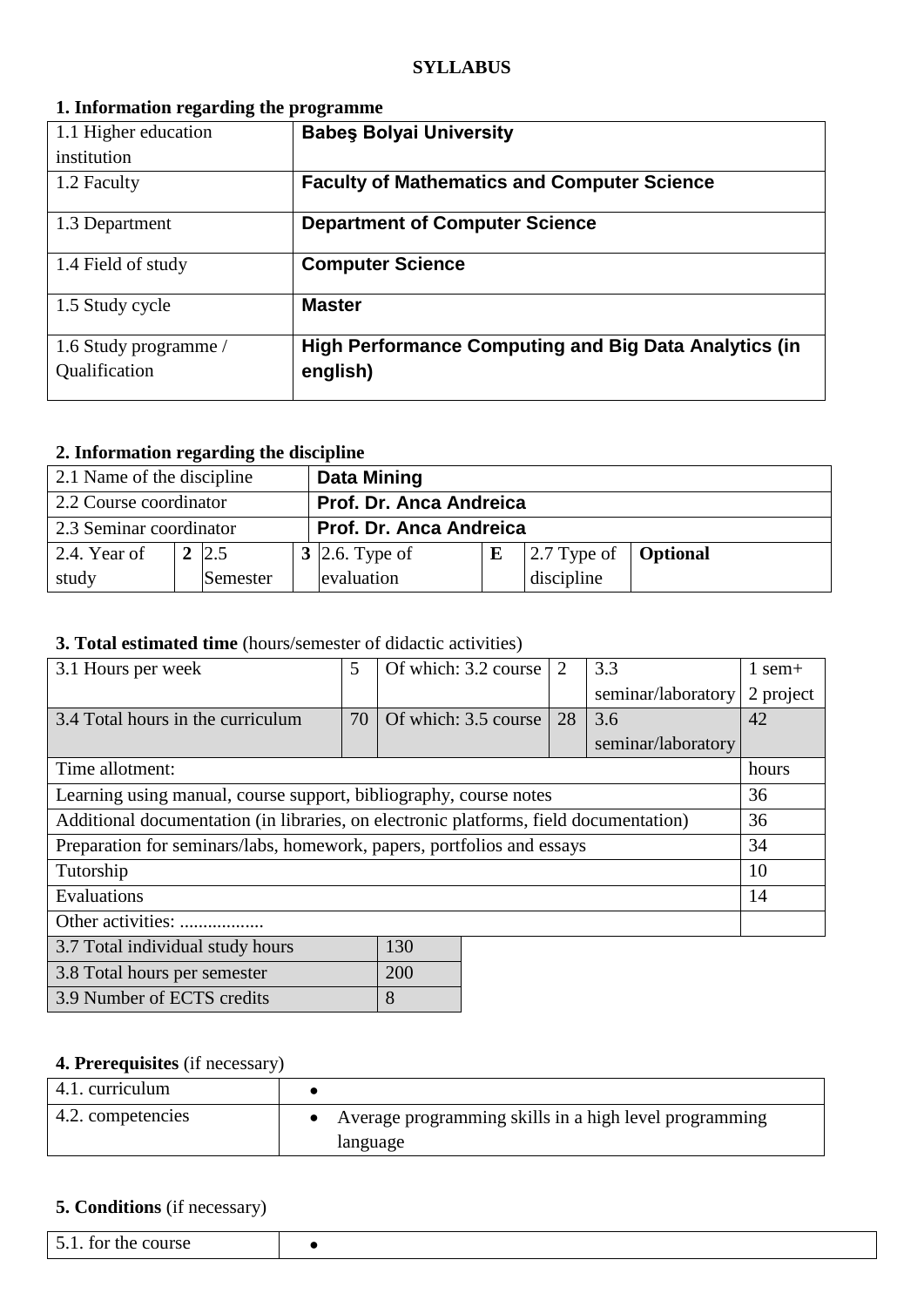#### **6. Specific competencies acquired**

| competencies<br>Professional | C5.3 Use of databases methodologies and design environments for particular problems<br>C5.4 Quality evaluation of different database management systems in terms of structure,<br>functionality and extensibility<br>C5.5 Implementation of database projects                                                                                                                                                                                                                                                                                                                                                                                                                                                                   |
|------------------------------|---------------------------------------------------------------------------------------------------------------------------------------------------------------------------------------------------------------------------------------------------------------------------------------------------------------------------------------------------------------------------------------------------------------------------------------------------------------------------------------------------------------------------------------------------------------------------------------------------------------------------------------------------------------------------------------------------------------------------------|
| Transversal competencies     | CT1 Application of organized and efficient work rules, of responsible attitudes towards the<br>didactic and scientific domain, for the creative exploitation of their own potential according<br>to the principles and rules of professional ethics<br>CT2 Efficient conduct of activities organized in an interdisciplinary group and development<br>of empathic capacity of interpersonal communication, networking and collaboration with<br>diverse groups<br>CT3 Use of effective methods and techniques of learning, information, research and<br>development of the capacity to exploit knowledge, to adapt to the requirements of a dynamic<br>society and communication in Romanian language and in a foreign language |

# **7. Objectives of the discipline** (outcome of the acquired competencies)

| 7.1 General objective of the<br>discipline  | To learn data mining concepts, methods and techniques, from a<br>database perspective.                                                                                                  |
|---------------------------------------------|-----------------------------------------------------------------------------------------------------------------------------------------------------------------------------------------|
| 7.2 Specific objective of the<br>discipline | The students will learn various data analysis techniques, and will<br>$\bullet$<br>apply these techniques for solving data mining problems using<br>special software systems and tools. |
|                                             | A perception of data mining as a strong application field, as well as a<br>significant database research domain, will be formed.                                                        |

| 8. Content                                                                                                                                                             |                                                                                |         |
|------------------------------------------------------------------------------------------------------------------------------------------------------------------------|--------------------------------------------------------------------------------|---------|
| 8.1 Course                                                                                                                                                             | Teaching methods                                                               | Remarks |
| 1. Introduction; Types of data explored in data mining;<br>Data mining functionalities; Patterns; Data mining<br>from a database perspective; Data mining applications | Exposure, description,<br>explanation, examples, discussion<br>of case studies |         |
|                                                                                                                                                                        |                                                                                |         |
| 2-3. Concept description; Definitions; Data<br>generalization and summarization-based<br>characterization; Analytical characterization: attribute                      | Exposure, description,<br>explanation, examples, discussion<br>of case studies |         |
| relevance analysis; Class comparison: discriminating                                                                                                                   |                                                                                |         |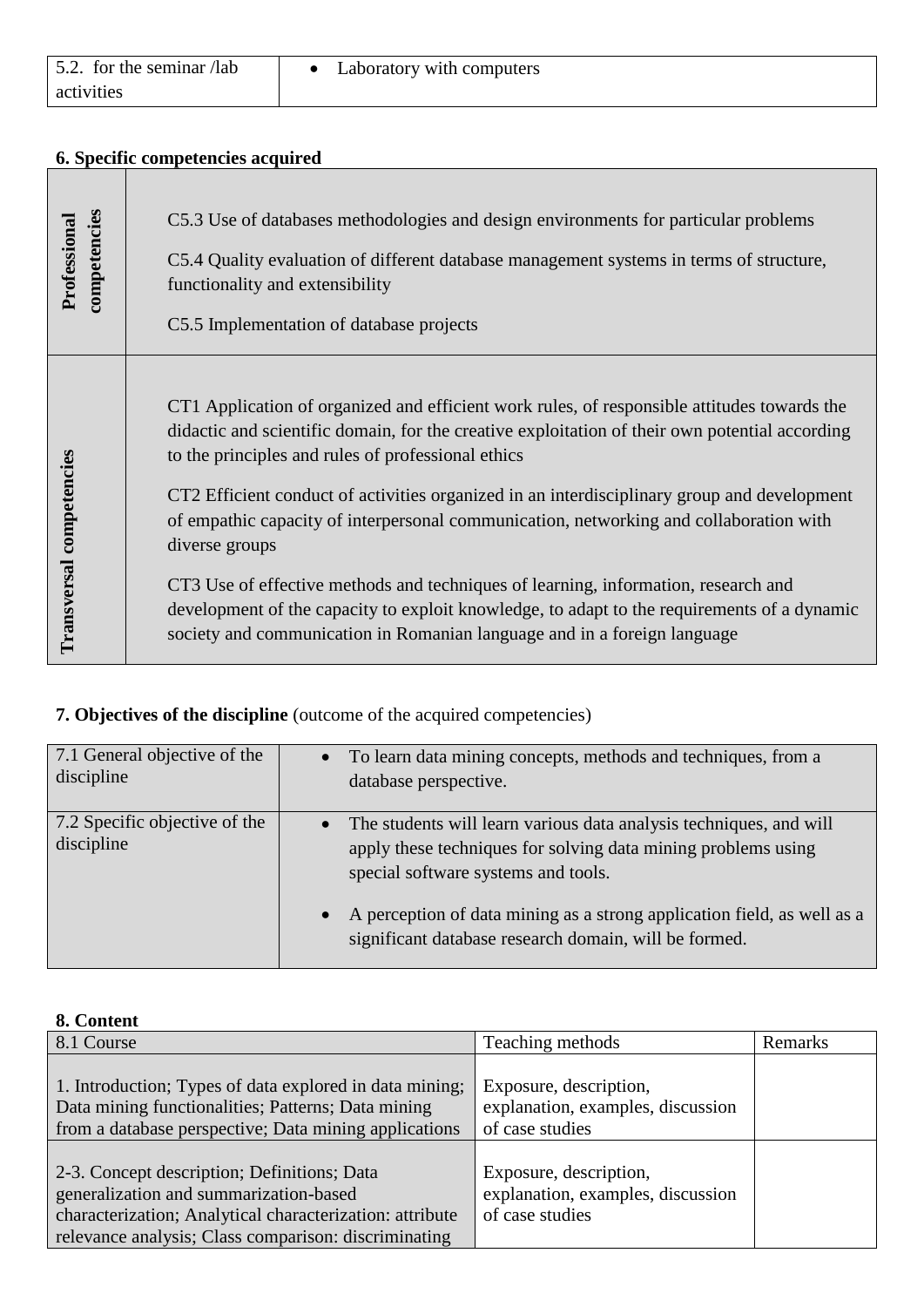| between classes; Descriptive statistical measures in<br>large databases                                                                                                                                                                                                        |                                                                                |  |
|--------------------------------------------------------------------------------------------------------------------------------------------------------------------------------------------------------------------------------------------------------------------------------|--------------------------------------------------------------------------------|--|
| 4. Data preprocessing; Data cleaning; Data<br>transformation and integration; Data reduction                                                                                                                                                                                   | Exposure, description,<br>explanation, examples, discussion<br>of case studies |  |
| 5-6. Association rules; Problem definition; Algorithms<br>for mining single-dimensional boolean association<br>rules; Algorithms for mining multi-level association<br>rules, multi-dimensional association rules, association<br>rules with constraints; Correlation analysis | Exposure, description,<br>explanation, examples, discussion<br>of case studies |  |
| 7-9. Classification and prediction; Problem definition;<br>Classification using k-nearest neighbor method;<br>Classification using decision tree induction;<br>Classification and estimation using neural networks;<br>Bayesian classification                                 | Exposure, description,<br>explanation, examples, discussion<br>of case studies |  |
| 10-11. Clustering (cluster analysis); Problem<br>definition; Types of data in cluster analysis; Clustering<br>methods; Outliers detection                                                                                                                                      | Exposure, description,<br>explanation, examples, discussion<br>of case studies |  |
| 12. Data mining standards and software                                                                                                                                                                                                                                         | Exposure, description,<br>explanation, examples, discussion<br>of case studies |  |
| 13-14. Students theoretical reports presentations                                                                                                                                                                                                                              |                                                                                |  |
|                                                                                                                                                                                                                                                                                |                                                                                |  |

Bibliography

1. S. Chakrabarti et al, Data Mining. Know It All, Morgan Kaufmann, 2009.

2. K. Cios, W. Pedrycz, R. Swiniarski, L. Kurgan, Data Mining. A Knowledge Discovery Approach, Springer, 2007.

3. J. Han, M. Kamber, Data Mining: Concepts and Techniques, 2nd Edition, Morgan Kaufmann, 2006.

4. P. Tan, M. Steinbach, V. Kumar, Introduction to Data Mining, Addison Wesley, 2006.

5. D. Larose, Discovering Knowledge in Data. An Introduction to Data Mining, John Wiley & Sons, 2005.

6. Han, J., Kamber, M., Data Mining: Concepts and Techniques, 1st Edition, Morgan Kaufmann, 2000. 7. Weka system and documentation (http://www.cs.waikato.ac.nz/ml/weka/). Weka is a suite of machine learning / data mining software. It contains Java implementation for various mining algorithms, data preprocessing filters, and experimentation capabilities. Weka is free open-source software under the GNU General Public License (GPL).

| 8.2 Laboratory                | Teaching methods   | Remarks |
|-------------------------------|--------------------|---------|
| 1. Data preprocessing         | Practical projects |         |
| 2. Data Mining software tools |                    |         |
| 3. WEKA software              |                    |         |
| 4-6. Data mining applications |                    |         |
|                               |                    |         |